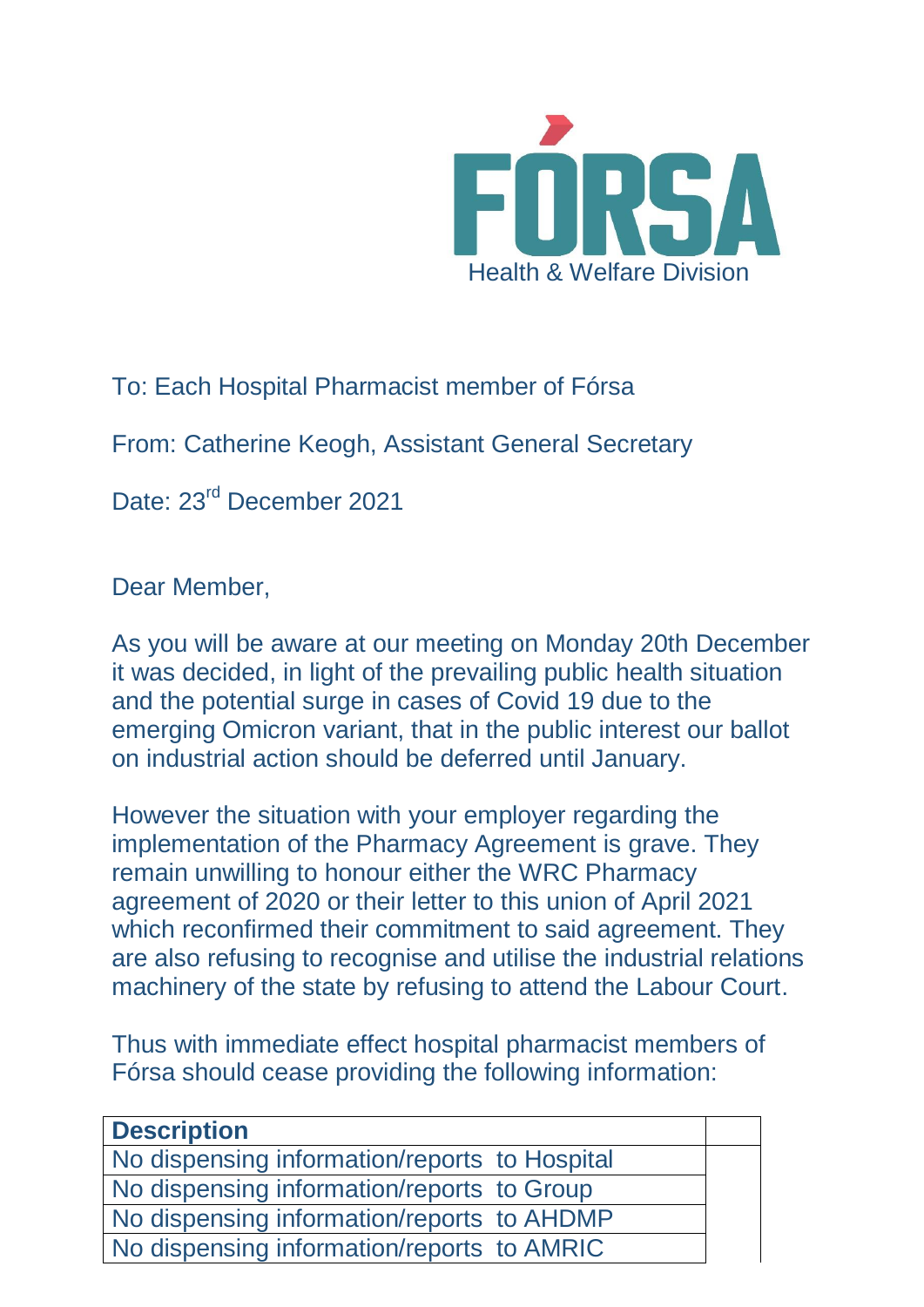No dispensing information/reports to NCCP No dispensing information/reports for ODMS reimbursement No dispensing information/reports for HIV reimbursement No dispensing information/reports for Hepatitis C reimbursement

This list has been compiled over recent days following discussions between Fórsa and the HPAI executive and will be reviewed in early January.

May I take this opportunity to thank each and every member for your ongoing support of the union and the HPAI's position and to wish you and your families a happy and peaceful Christmas.

Yours sincerely,

Catherine Keogh Assistant General Secretary Fórsa National Health Office.